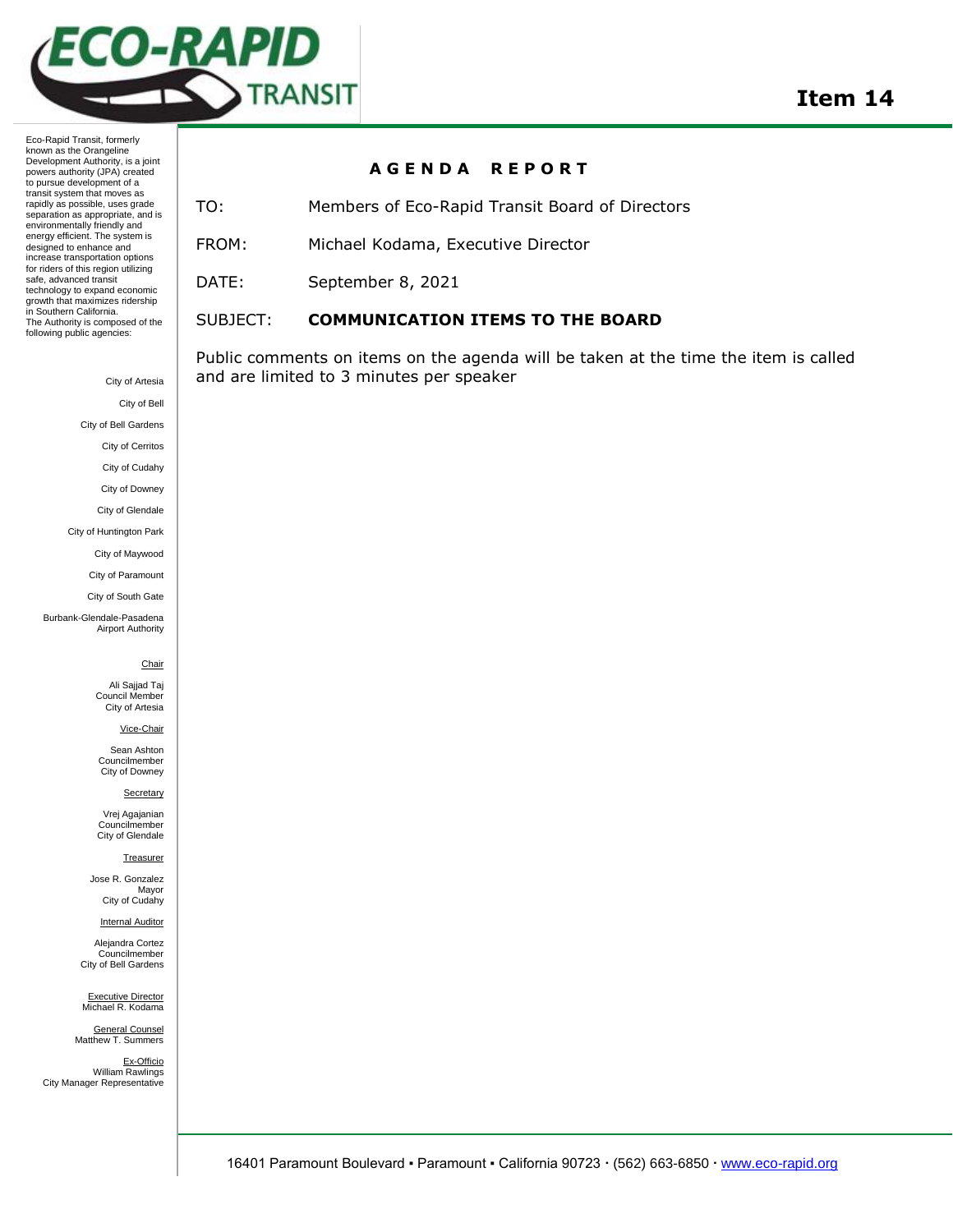

Eco-Rapid Transit, formerly known as the Orangeline Development Authority, is a joint powers authority (JPA) created to pursue development of a transit system that moves as rapidly as possible, uses grade separation as appropriate, and is environmentally friendly and energy efficient. The system is designed to enhance and increase transportation options for riders of this region utilizing safe, advanced transit technology to expand economic growth that maximizes ridership in Southern California. The Authority is composed of the following public agencies:

> City of Artesia City of Bell City of Bell Gardens City of Cerritos City of Cudahy City of Downey City of Glendale City of Huntington Park City of Maywood City of Paramount City of South Gate Burbank-Glendale-Pasadena Airport Authority

## **Chair**

Ali Sajjad Taj Council Member City of Artesia

Vice-Chair

Sean Ashton Councilmember City of Downey

**Secretary** 

Vrej Agajanian Councilmember City of Glendale

**Treasurer** 

Jose R. Gonzalez Mayor City of Cudahy

**Internal Auditor** 

Alejandra Cortez Councilmember City of Bell Gardens

Executive Director Michael R. Kodama

General Counsel Matthew T. Summers

Ex-Officio William Rawlings City Manager Representative

October 12, 2021

Nuria Fernandez Administrator Federal Transit Administration 1200 New Jersey Avenue, SE Washington DC 20590

Re: Request for Information Concerning the Capital Investment Grants Program

Administrator Fernandez:

Eco-Rapid Transit Joint Powers Authority appreciates having an opportunity to provide input on improvements that could be made to your evaluation process for projects seeking funding from the Capital Investment Grants (CIG) Program. Eco-Rapid Transit appreciates how the Federal Transit Administration (FTA) evaluates and measures the benefits and costs of transit mobility. Eco-Rapid Transit further understands the importance of economic development, land use, environmental, cost effectiveness, mobility needs, capacity needs, congestion relief and local financial commitment. We also now believe it is time for FTA to add environmental justice and Justice40 considerations to its evaluation criteria.

Eco-Rapid Transit consists of 12 members in Los Angeles County. Most of our members are environmental justice communities located along the proposed 19.4 mile West Santa Ana Branch (WSAB) rail transit corridor. According to the Draft WSAB EIS/EIR (2021) there are 1.4 million residents and 618,500 jobs in the WSAB corridor. Approximately 18 percent do not have access to their own car. 65% of the residents are racial minorities with 44 percent of the corridor residents living below the poverty line. Some of the WSAB cities have densities that rival Manhattan.

There are many communities such as ours who have been a victim rather than a beneficiary of transportation improvements. This is a question of fairness and equity. It is critical that FTA move forward and now consider the importance of environmental justice and Justice40 as defined under the President Biden administration. It is time that environmental justice communities, adversely impacted by environmental and socioeconomic factors affecting the health, environmental and quality of life of the local residents on a regular basis, be treated more fairly and be considered as worthy or more worthy of transit investments as are more affluent communities.

We support the policy of Justice40 that would bring at least 40 percent of the overall benefits from Federal investments in climate and clean energy to disadvantaged communities. For too long, transportation and environmental policy decisions have failed to adequately account for environmental injustice including the disproportionate, disparate and cumulative impacts pollution and climate change have on low-income communicates and communities of color.